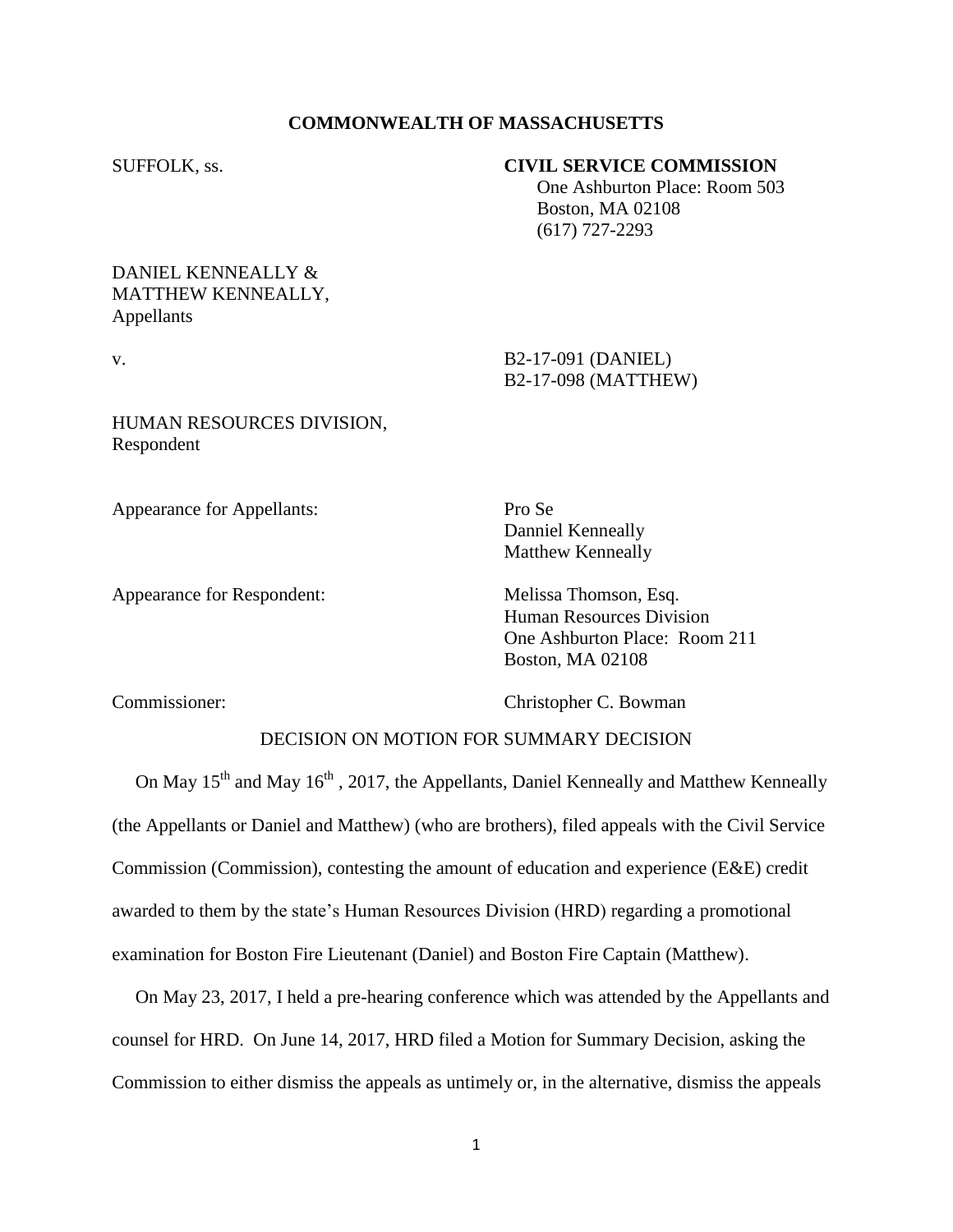based on the argument that there is no genuine issue of fact and the Appellants have no reasonable expectation of prevailing. Although the Appellants did not submit a reply to HRD's motion, they did present cogent oral argument at the pre-hearing conference and submitted email correspondence (prior to HRD's motion being filed) regarding the timeliness issues. For the reasons stated below, I find that, although the appeals were timely filed, HRD's motion should be allowed given the uncontested facts coupled with HRD's broad statutory authority regarding the administration of civil service examinations.

 In short, the substantive issue raised here by the Appellants is as follows. In prior promotional examinations for Fire Lieutenant and Fire Captain, HRD awarded 2.0 "education and experience" points for candidates holding an EMT certification and 1.0 additional "education and experience" point for candidates holding CPR/BLS Instructor Certification. During this examination period, HRD awarded 3.0 E&E points for holding an EMT certification and no points for candidates holding CPR/BLS Instructor Certification.

 The Appellants' argument is two-fold. First, they argue that HRD's changes fail to account for the value the CPR/BLS Instruction Certification brings to the position of Boston Fire Lieutenant and Captain and that increasing the points for the EMT certification doesn't make sense given that, according to them, this EMT certification is a minimum job requirement in the Boston Fire Department. Second, the Appellants argue that HRD should have notified applicants in advance of this change, if for no other reason than allowing applicants to avoid the cost and time associated with obtaining CPR/BLS Instructor Certification.

 HRD argues that they followed their longstanding practice when developing these examinations, including consultation with "subject matter experts" (SMEs) that included existing

2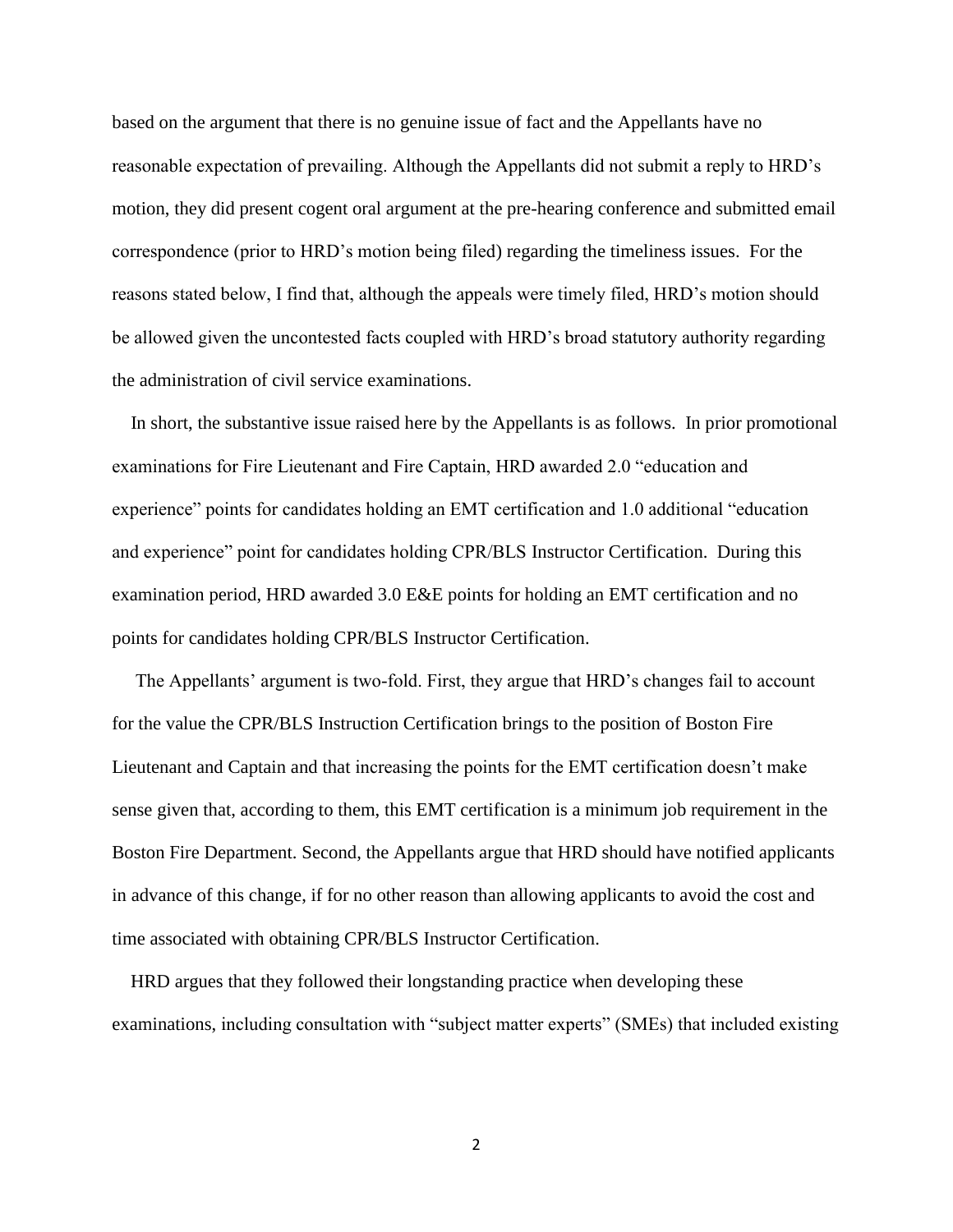and retired fire personnel in higher titles. According to HRD, that process resulted in the changes referenced above, which were applied statewide.

 The issue of timeliness relates to whether the Appellants' appeals to the Commission (and the underlying appeal to HRD) constituted a "training and experience" appeal or a "fair test" appeal under Section 22 of the civil service law which, depending on certain factors, may trigger a different start date regarding the time period for an applicant to file an appeal with HRD. (See G.L. c. 31, s. 22 & O'Neill v. Civ. Serv. Comm'n and Human Resources Division, Middlesex Superior Court No. 09-0391 (2009).

 HRD argues that the Appellants' claims here are not related to "the marking of the applicants' training and experience", (E&E appeals) but, rather, is a request to review whether the examination taken by the applicants was "a fair test of the applicants' fitness to actually perform the primary or dominant duties of the position for which the examination was held" (fair test appeals). A valid legal (and common sense) argument can be made for either proposition. In this particular case, I have concluded that the Appellants filed timely E&E appeals with HRD within seven (7) days of receiving their E&E scores and, which, pursuant to the second paragraph of G.L. c. 31. s. 22, were timely appeals. Further, their appeals to the Commission were E&E appeals, which pursuant to G.L. c. 31, s. 24 were timely, as they were filed with the Commission within seventeen (17) days of receiving the determination from HRD.

 That turns to the substantive issue of HRD's decision to award 3.0 E&E points for holding an EMT certification and no points for candidates holding CPR/BLS Instructor Certification. Pursuant to G.L. c. 31, § 5(e), HRD is charged with: "conduct[ing] examinations for purposes of establishing eligible lists." G.L. c. 31, § 22 states in relevant part: "In any competitive examination, an applicant shall be given credit for employment or experience in the position for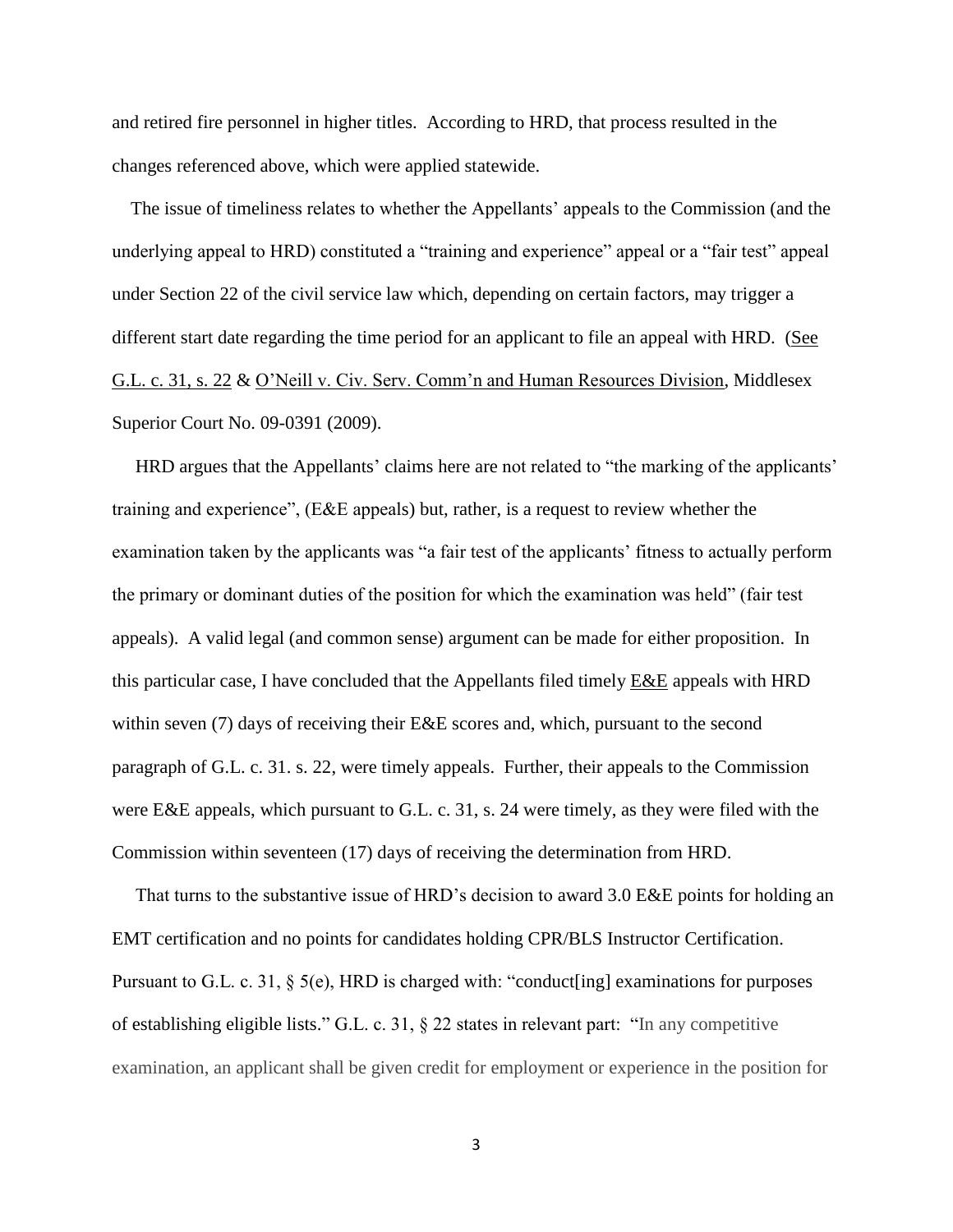which the examination is held." In Cataldo v. Human Resources Division, 23 MCSR 617 (2010), the Commission stated that " … under Massachusetts civil service laws and rules, HRD is vested with broad authority to determine the requirements for competitive civil service examinations, including the type and weight given as 'credit for such training and experience as of the time designated by HRD.' G.L. c. 31, § 22(1)." Put another way, it is not the Commission's role to fine-tune how many E&E points are awarded for each category on a promotional examination but, rather, to ensure that HRD's decision-making process was not arbitrary or capricious and that the awarding of E&E points was done uniformly. There is no evidence here that HRD did not follow its-well established process, including consulting SMEs, prior to making the one-point changes referenced in these appeals nor is there any evidence (or allegation) that these changes were not uniformly applied.

 I concur with the Appellants that a better course here would be for HRD to be more transparent regarding the E&E process. While HRD argues that E&E is a "component of the examination", logic and common sense show that it is highly distinguishable from the multiple choice questions that are asked to assess the skills of the applicants. There is nothing prohibiting HRD from sharing how education and experience points are awarded prior to the examination, including any changes from previous examinations. Rather than jeopardizing the integrity of the examination, it would instill more confidence in the examination process and allow for a more level playing field of all candidates. The statute, however, does not require HRD to notify applicants of changes to the E&E formula and the decision not to issue such notifications does not provide the Appellants with any basis to prevail on their appeals.

 For all of these reasons, the Appellants' appeals under Docket Nos. B2-17-091 and B2-17- 098 are hereby *dismissed*.

4